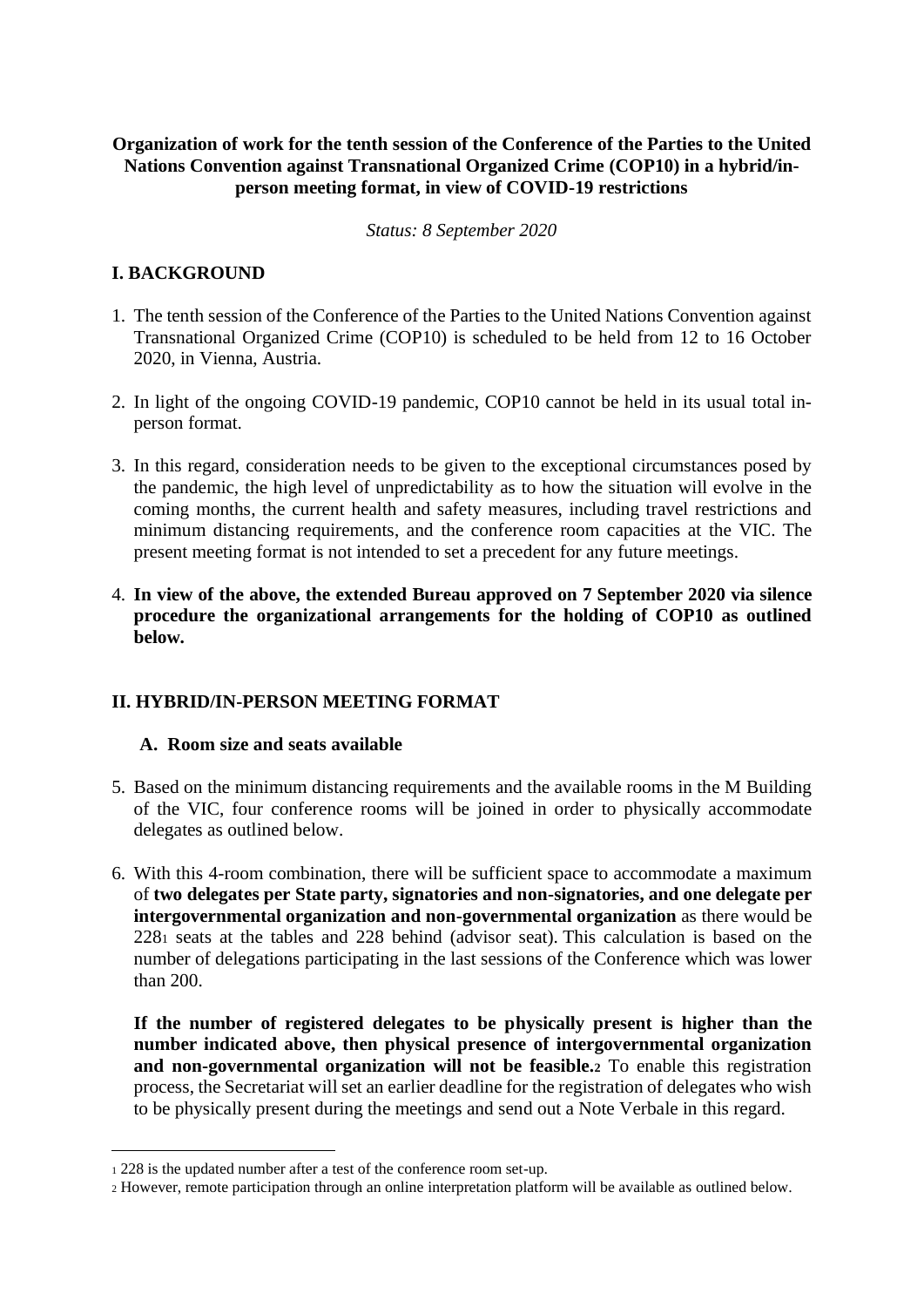- 7. All other participants will join remotely via an online interpretation platform.
- 8. The physical presence will be on a voluntary basis. Delegations will be kindly requested to carefully consider the health and safety requirements when deciding about the number of delegates to be physically present during the meetings of COP10. Delegates who are physically present at the meetings will be requested to adhere to **any additionally required health and safety measures** as communicated before the meetings (e.g. wearing of masks) when entering the VIC).

## **B. Interpretation**

9. In accordance with rules 34 and 35 of the Rules of Procedure of the Conference, interpretation into the six official and working languages of the Conference will be provided through an online interpretation platform, e.g. Interprefy, which will enable the above-mentioned remote participation.

## **C. Speakers**

- 10. The interpretation platform allows for an overall number of 300 speaker links and additional listener links. Owing to this limitation, **two speaker links will be available to each delegation of a State party, signatory and non-signatory** and **one speaker link to each delegation of an intergovernmental organization and non-governmental organization**. (This is independent of the delegates physically present in the meeting room).
- 11. This calculation is based on the number of registered delegations at COP8 and COP9. The remaining members of each delegation would receive listening links (without the possibility to speak). The speakers and listening slots are linked to the individual emails of the registered participants.
- 12. If the number of delegates participating in COP10 would result in a total of more than 300 speakers, the number of speaker links per delegation **will be reduced to one**.

#### **D. Reduced meeting times and proposed schedule of meetings**

- 13. Due to the hybrid format of the meeting, each morning and afternoon segment will need to be reduced from 3 to 2 hours. This means the combined meeting time of COP10 will be 20 hours, instead of 30 hours.
- 14. Morning meetings will be held from **12 pm to 2 pm and afternoon meetings from 4 pm to 6 pm, local time Vienna**. These times aim to accommodate remote participation of countries in the Asia Pacific region in the morning meetings and of countries in the Latin American region in the afternoon meetings.

#### **E. Informal consultations on Conference resolutions/decisions**

15. In accordance with Conference decision 6/3, the firm deadline for the submission of draft resolutions for consideration at the tenth session of the Conference would be Monday, 28 September 2020. However, States are urged to submit draft resolutions as early as possible to facilitate the consensus building process prior to COP10. **Without**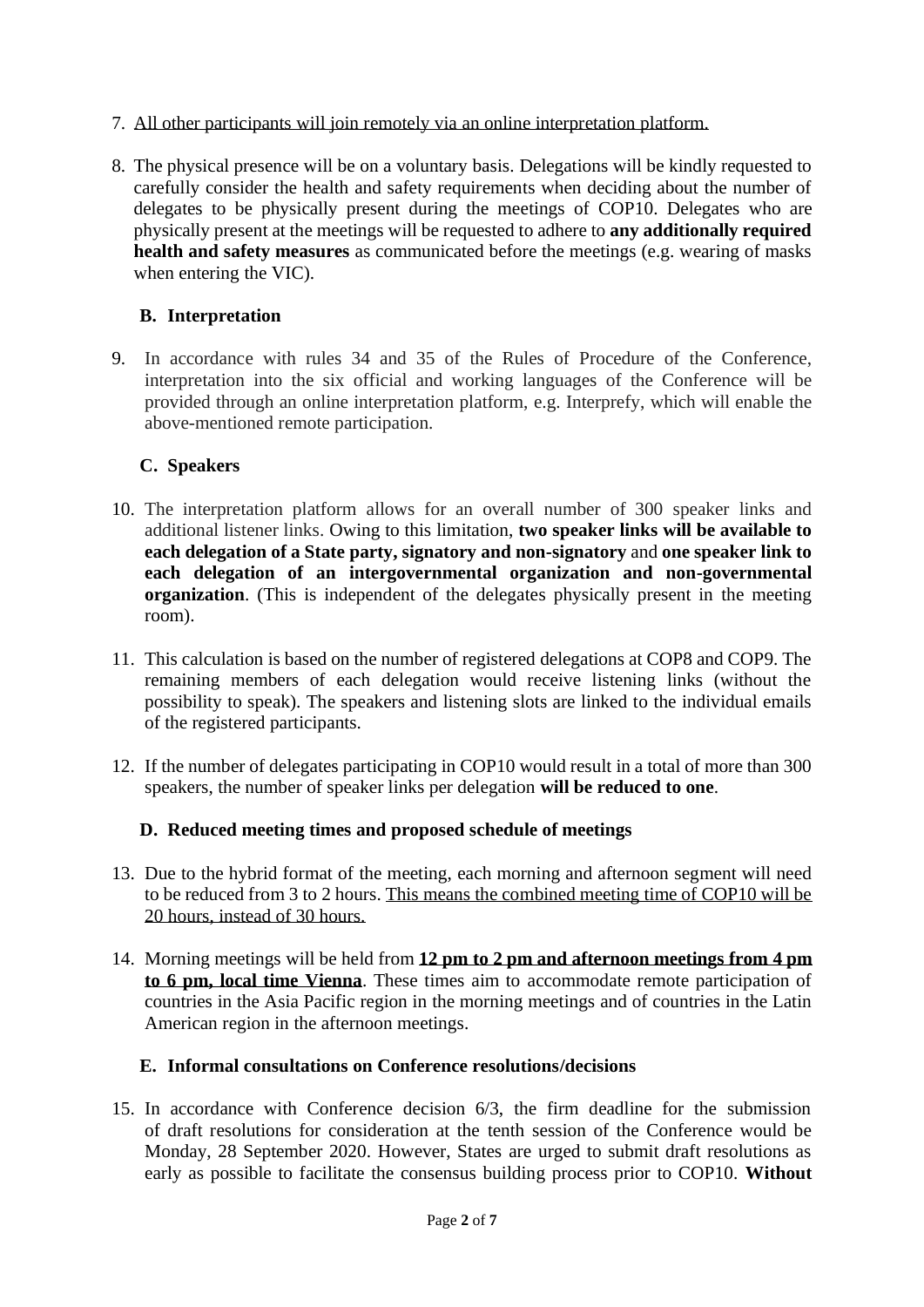#### **setting any precedent for future sessions, the deadline is therefore exceptionally moved to Monday, 21 September 2020.**

- 16. Also in accordance with decision 6/3, informal pre-session consultations, without interpretation, will be held on Friday, 9 October 2020. The informals will take place in the plenary room of COP10 and will therefore also accommodate two delegates per State party, signatories and non-signatories. Remote participation could be accommodated (hybrid/in-person meeting format), but without interpretation, via MS Teams. The Secretariat would support the informals.
- 17. During COP10, States parties intending to table draft resolutions/decision will be responsible for the organization of the informal consultations as per usual practice. The Secretariat will support the informals as much as possible within its means.
- 18. To accommodate a large number of delegates, the plenary room of the Conference could be used for informal consultations when the COP is not in session (for instance in the morning or during lunch break). Conference room BR-A would also be available for separate informals. In addition, other smaller rooms could be utilized in case of need but only for informal consultations involving a limited number of participants to be physically present.
- 19. Also in light of the exceptional circumstances due to the COVID-19 pandemic, States parties intending to table draft resolutions are encouraged to submit them as early as possible and to consider starting informal consultations in advance of the session. The Secretariat will support the informals as much as possible within its means. States parties which table resolutions are encouraged to coordinate among themselves and with the Secretariat on the schedule of informal consultations, in order to avoid, as much as possible, overlaps.

#### **F. Committee of the Whole**

- 20. The Conference of the Parties to UNTOC, in its [decision 5/2,](https://www.unodc.org/documents/organized-crime/COP_5_Resolutions/Decision_5_2.pdf) established a Committee of the Whole to, inter alia, consider specific items of the agenda, as requested by the Conference, and submit its comments and recommendations, including draft resolutions and draft decisions, to the Conference for consideration.
- 21. Time for the consideration of draft resolutions and draft decisions by the Committee of the Whole will be required to discuss any resolutions which will be tabled.
- 22. As the Plenary will need to be suspended for the purpose of convening the Committee of the Whole (as per established practice), **deliberations under other agenda items will need to be reduced** as much as possible. It is therefore recommended that under agenda **items 2-8**, each State party and other speakers take the floor no more than once per agenda item, if possible, and that such interventions be limited strictly to **a maximum of three minutes** each. This means a maximum of one intervention **per agenda item** should be considered. Statements can also be uploaded on the website of the COP upon request.
- 23. **The Committee of the Whole (CoW) would therefore be allotted six hours. The CoW would allow for remote participation via Interprefy.** Please refer to the proposed amended timeline at the end of this document under organization of work.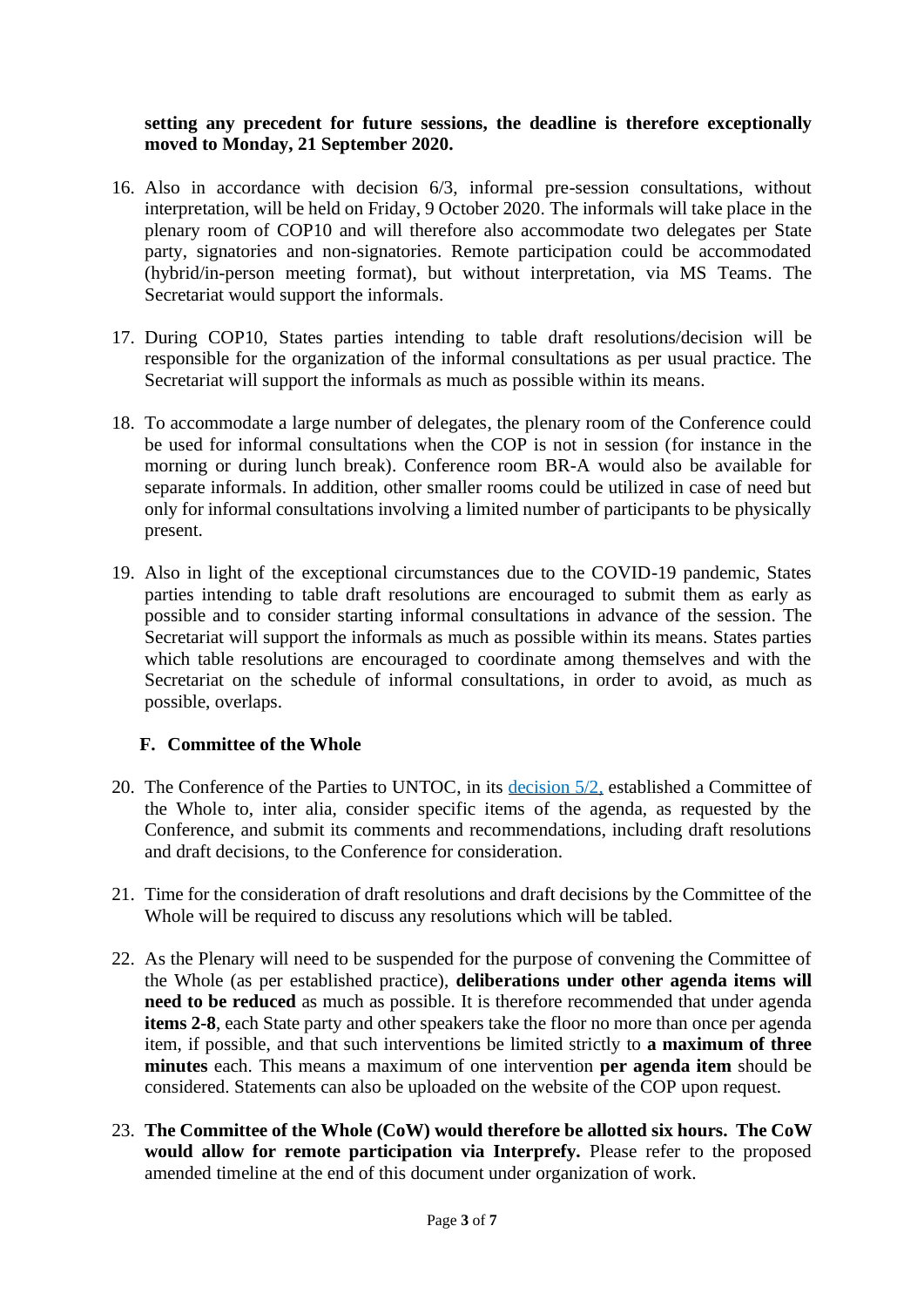## **G. Opening session**

- 24. The organization of the opening session for COP10 was approved by the extended Bureau on 12 June 2020. However, in light of the ongoing health crisis, some modifications are required.
- 25. As approved by the extended Bureau, at the opening session, time will be allowed for opening statements by the outgoing President (who also presides over the election of the President and other Bureau members of the following session), the incoming President, and the Executive Director of UNODC (and any high-level speakers such as a Head of State, as applicable). Those statements will be made from the podium or through a remote speaker link, as applicable.
- 26. Also as approved by the extended Bureau, opening statements can be made by the Chairs of Regional Groups. However, those will need to be made **from the floor** and not as previously agreed from the lectern next to the podium, due to health and safety considerations. Alternatively, those statements would be made through a remote speaker link, as applicable.
- 27. Given the overall reduction of interpretation time for COP10, a strict time limit of **5 minutes** will be allotted to each speaker during the opening session.

## **H. Reduced item 1 (f), entitled "General discussion"**

- 28. The provisional agenda of the Conference allows time for other statements under sub-item 1 (f), entitled "General discussion". Due to the high number of statements which are normally made by delegations under this agenda item, it regularly ends in the afternoon of day 2. At COP9, for example, agenda item 1 (f) closed on Tuesday afternoon. This means that agenda item 1, including its sub-items, required a total of 10 hours of meeting time. This scenario will not be feasible at COP10, given the reduced interpretation time available.
- 29. Due to the exceptional circumstances posed by the COVID-19 pandemic, limitations on this item will be required to allow for time for meetings of the Committee of the Whole as outlined above. **The time for statements is thus strictly limited to three minutes, per past practice.** The statements would be made from the floor (or via the interpretation platform). Delegations could also use the option of sending pre-recorded videos (also limited to 3 minutes) of their statements for the "General discussion". These video statements must be submitted to the Secretariat **by Monday, 5 October 2020** at the latest. The delegate delivering the video statement will need to be a registered participant. Statements can also be uploaded on the website of the COP upon request.

#### **I. Registration**

30. Each delegation is requested to clearly inform the Secretariat which delegates would be physically present at COP10, which delegates would receive the speaker links on Interprefy and which the listener links, as per the specifications contained in the Note Verbale sent to Member States with symbol CU 2020/338(A)/DTA/OCB/CSS and in the letter sent to organizations with symbol CU 2020/338(C)/DTA/OCB/CSS.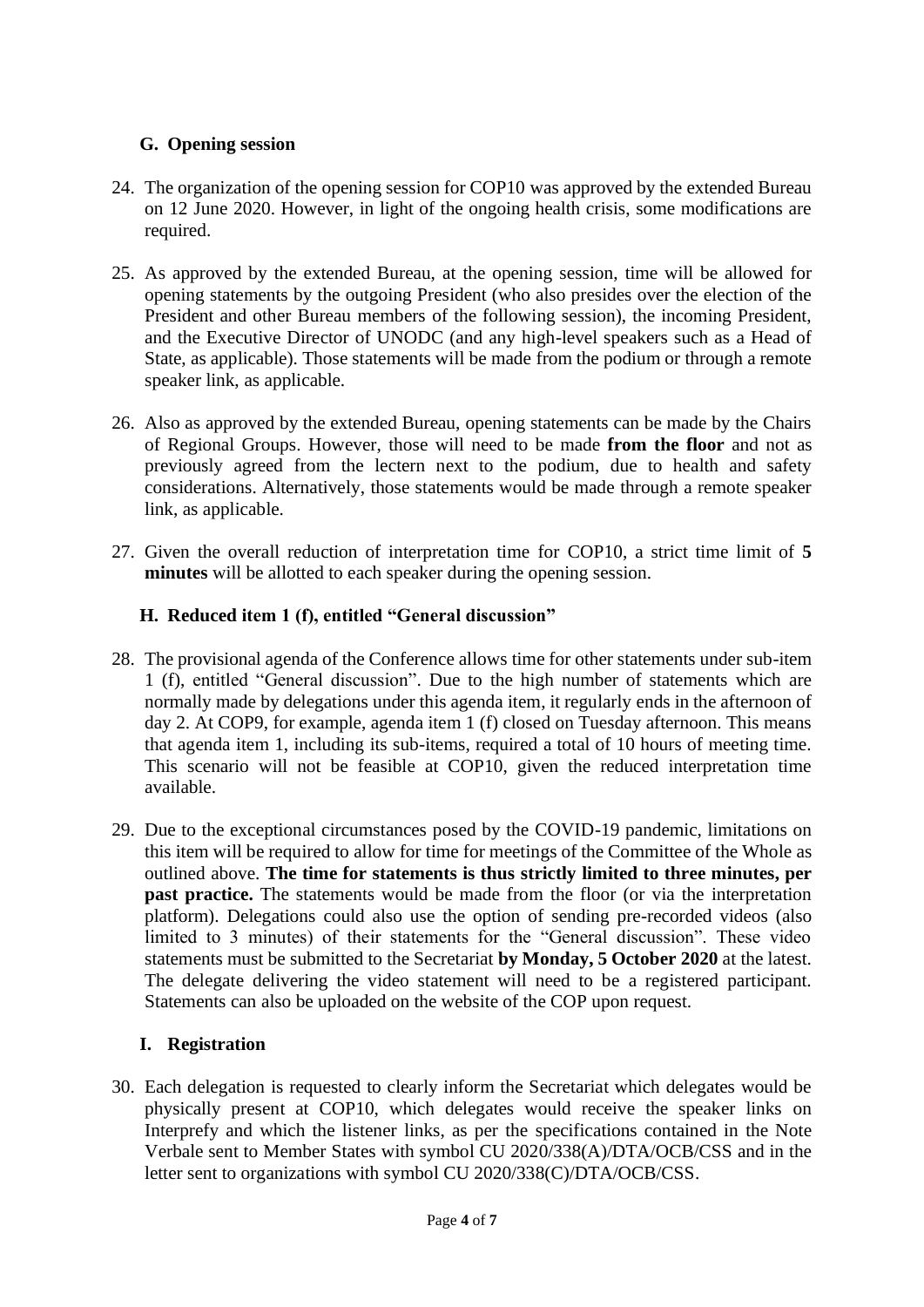## **J. Documentation**

- 31. In its efforts to reduce expenditure and limit environmental impact, the Secretariat has started to increase digitization of conference materials and publications. This practice will be continued in this meeting format. Pre-session documents of the meetings will be issued electronically.
- 32. In-session documentation (i.e. the parts of the report for adoption) will also be made available in paper form to delegates who are physically present. In addition, it will be made available electronically and will be shared through the Official Documentation System (ODS), with the link provided in the interpretation platform during the meeting. The revised organizational arrangements and schedule of work of the meeting will be reflected in the final report of the meeting.

## **K. Adoption of resolutions/decisions and the report of the meeting**

- 33. Given that all States parties, signatories and non-signatories will have the equal possibility of physically attending COP10, COP will adopt resolutions and decisions, as well as the report on its meeting, in-session and as per usual practice.
- 34. The only change in this regard, in view of the reduced number of hours, is that the summary of deliberations will be a **summary of deliberations by the Rapporteur of the Conference**. It and will be prepared post-session and will not be the subject of negotiations. The report of the meeting will clearly indicate that the summary is not negotiated and not adopted by the Conference, and that it is a summary by the Rapporteur.

#### **L. Side Events:**

- 35. As agreed by the extended Bureau of the Conference, all side events will be held in a virtual format.
- 36. After the application period has expired (14 August), the COP Secretariat will prepare a programme of side events, subject to the approval of the executive management of UNODC and the endorsement of the extended Bureau of the Conference.
- 37. The final programme of side events will be communicated one month prior to the first day of the Conference. It will also be circulated electronically to all Permanent Missions and will be available on the Conference website shortly before the tenth session.
- 38. The organizers of the side events will be responsible for choosing the application/platform to be used for the event (e.g. MS Teams, Webex), setting up the event, granting access and organizing it. The Secretariat can provide information and advice on how to do this, upon request.

# **M. Exhibitions:**

39. No exhibitions will be held at the VIC premises during COP10, as agreed by the extended Bureau of the Conference.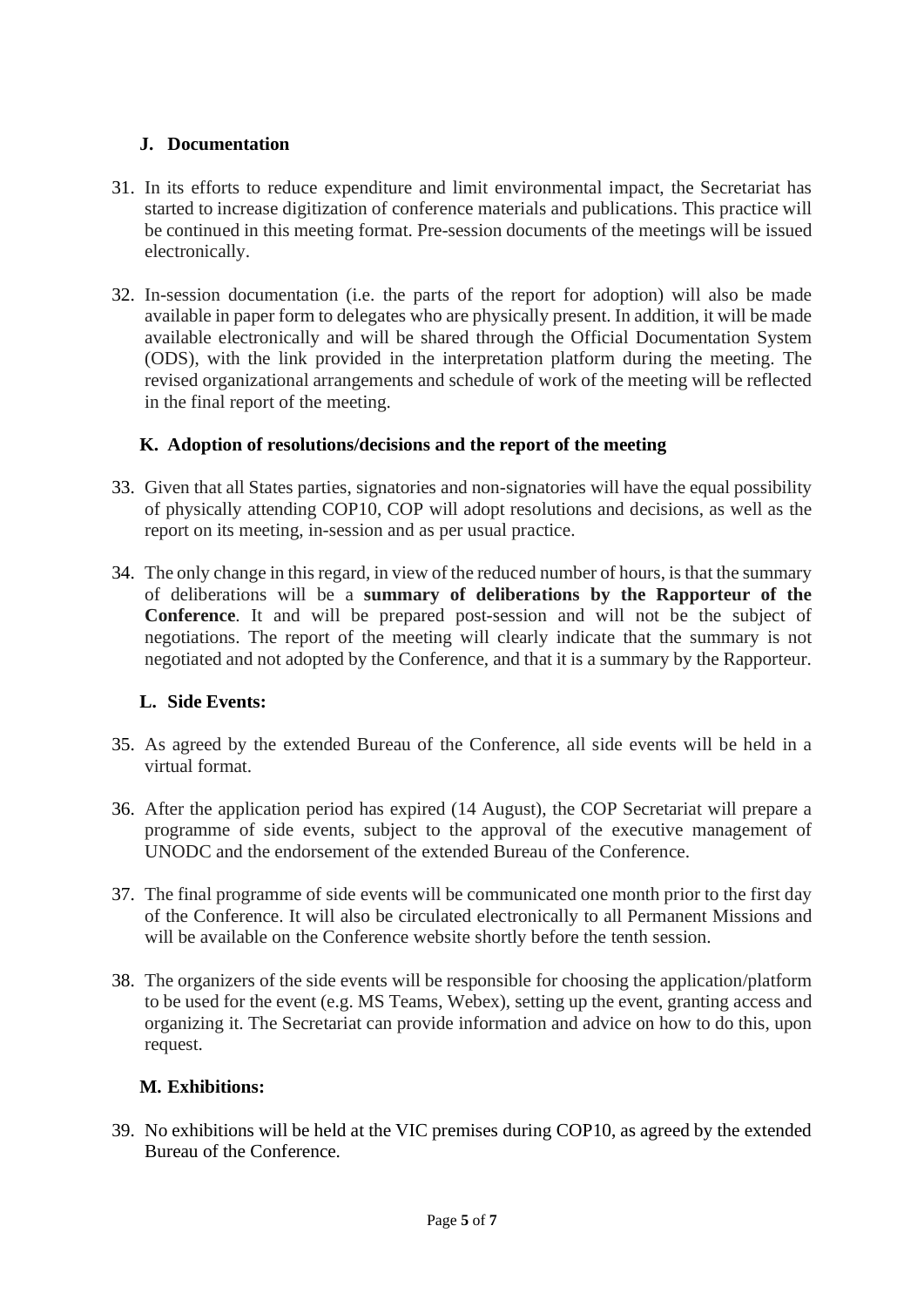# **Proposed organization of work**

| Date/time                    | Agenda<br>item   | Title or description                                                                                                                                                                                                                        |
|------------------------------|------------------|---------------------------------------------------------------------------------------------------------------------------------------------------------------------------------------------------------------------------------------------|
| Monday, 12 October           |                  |                                                                                                                                                                                                                                             |
| 12 p.m.-2 p.m.               | 1(a)             | Opening of the session                                                                                                                                                                                                                      |
|                              | 1 <sub>(b)</sub> | Election of officers                                                                                                                                                                                                                        |
|                              | 1(c)             | Adoption of the agenda and<br>organization of work                                                                                                                                                                                          |
|                              | 1(d)             | Participation                                                                                                                                                                                                                               |
|                              | 1(e)             | Adoption of the report of the Bureau<br>on credentials                                                                                                                                                                                      |
|                              | 1(f)             | General discussion                                                                                                                                                                                                                          |
| $\frac{4}{4}$ –6 p.m.        | 1(f)             | General discussion                                                                                                                                                                                                                          |
| Tuesday, 13 October          |                  |                                                                                                                                                                                                                                             |
| 12 p.m.-2 p.m.               | 2                | Review of the implementation of the<br>United Nations Convention against<br>Transnational Organized Crime and<br>the Protocols thereto                                                                                                      |
|                              | 2(a)             | Organized Crime Convention                                                                                                                                                                                                                  |
|                              | 2(b)             | Trafficking in Persons Protocol                                                                                                                                                                                                             |
| 4-6 p.m.                     | 2(c)             | Smuggling of Migrants Protocol                                                                                                                                                                                                              |
|                              | 2(d)             | Firearms Protocol                                                                                                                                                                                                                           |
| <b>Wednesday, 14 October</b> |                  |                                                                                                                                                                                                                                             |
| $\overline{12}$ p.m.-2 p.m.  | 3                | Other serious crimes, as defined in<br>the Convention, including new forms<br>and dimensions of transnational<br>organized crime                                                                                                            |
| $4-6$ p.m.                   | $\overline{4}$   | International cooperation, with<br>particular emphasis on extradition,<br>mutual legal assistance and<br>international cooperation for the<br>purpose of confiscation, and the<br>establishment and strengthening of<br>central authorities |
|                              | 5                | Technical assistance                                                                                                                                                                                                                        |
| Thursday, 15 October         |                  |                                                                                                                                                                                                                                             |
| 12 p.m.-2 p.m.               |                  | Committee of the Whole                                                                                                                                                                                                                      |
| $4-6$ p.m.                   |                  | Committee of the Whole                                                                                                                                                                                                                      |
| Friday, 16 October           |                  |                                                                                                                                                                                                                                             |
| 12 p.m.-2 p.m.               |                  | Committee of the Whole                                                                                                                                                                                                                      |
| $4-6$ p.m.                   | 6                | Financial and budgetary matters                                                                                                                                                                                                             |